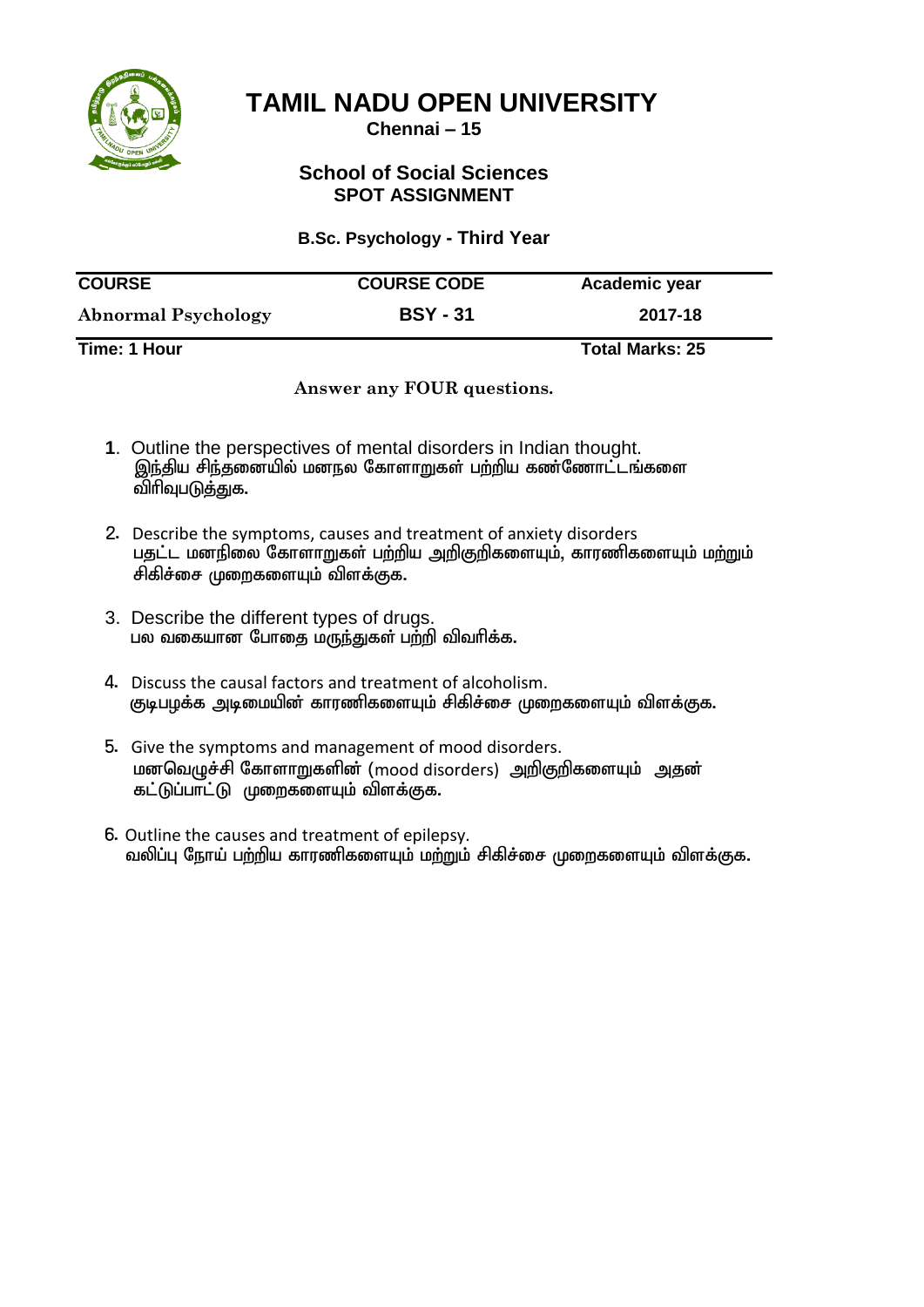

**Chennai – 15**

# **School of Social Sciences SPOT ASSIGNMENT**

#### **B.Sc. Psychology - Third Year**

| <b>COURSE</b>     | <b>COURSE CODE</b> | <b>ACADEMIC YEAR</b>   |  |
|-------------------|--------------------|------------------------|--|
| Social Psychology | <b>BSY - 32</b>    | 2017-18                |  |
| Time: 1 Hour      |                    | <b>Total Marks: 25</b> |  |

### **Answer any FOUR questions.**

**1**. Explain the measurement of attraction in detail.

ஈர்ப்பு அளவிடுதல் பற்றி விரிவாக விளக்குக.

2. Write in detail the nature of attitudes.

மனப்பான்மைகளின் இயல்பு பற்றி விரிவாக குறிப்பு எழுதுக.

- 3. Give a brief account on the types of groups. குழுக்களின் வகைகள் பற்றி சிறு குறிப்பு வரைக.
- 4. Explain how the aggression is managed? வன்தாக்குதல் எவ்வாறு நிர்வகிக்கப்படுகிறது என்பதை விளக்குக.
- 5. Explain in detail the communication as a transaction.

தொடர்பு ஒரு பரிமாற்றவாவது பற்றி விரிவாக விளக்குக.

6. Write in detail the personal qualities of a leader.

தலைவரின் தனிப்பட்ட குணங்களைப் பற்றிய விரிவாக எழுதுக.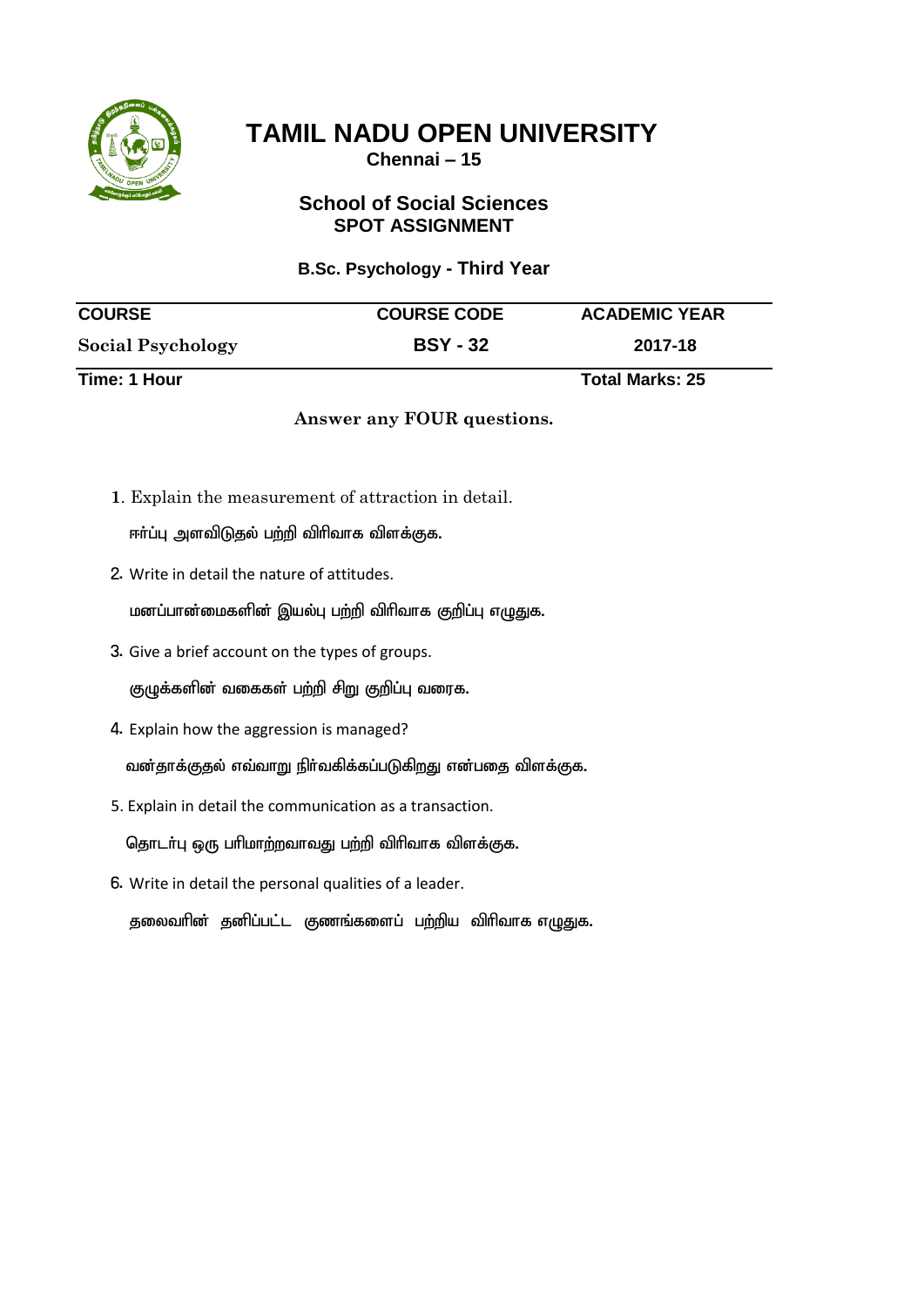

**Chennai – 15**

# **School of Social Sciences SPOT ASSIGNMENT**

## **B.Sc. Psychology - Third Year**

| <b>COURSE</b>                     | <b>COURSE CODE</b> | <b>ACADEMIC YEAR</b>   |
|-----------------------------------|--------------------|------------------------|
| <b>Human Resource Development</b> | <b>BSY - 33</b>    | 2017-18                |
| Time: 1 Hour                      |                    | <b>Total Marks: 25</b> |

#### **Answer any FOUR questions**

1. Explain the evolution of Human resource management.

மனித வள மேலாண்மை மதிப்பீடு பற்றி விளக்குக.

2. Enumerate the types of placement.

வேலைவாய்ப்பு வகைகளை விவரிக்க.

3. Give a brief account on objectives and uses of performance appraisal.

செயல்திறன் மதிப்பீடு, நோக்கங்கள் மற்றும் பயன்பாடுகள் பற்றி சிறு குறிப்பு வரைக.

4. Explain the quality of work life in India context.

இந்திய சூழலில் பணி வாழ்க்கை தரத்தினை விளக்குக.

5. Explain in detail the role of management in increasing productivity.

உற்பத்தி அதிகரிப்பதில் நிர்வாகத்தின் பங்கு பற்றி விரிவாக விளக்குக.

6. Enlist the various training methods in organizations.

நிறுவனங்களின் பல்வேறு பயிற்சி முறைகளை பட்டியலிடுக.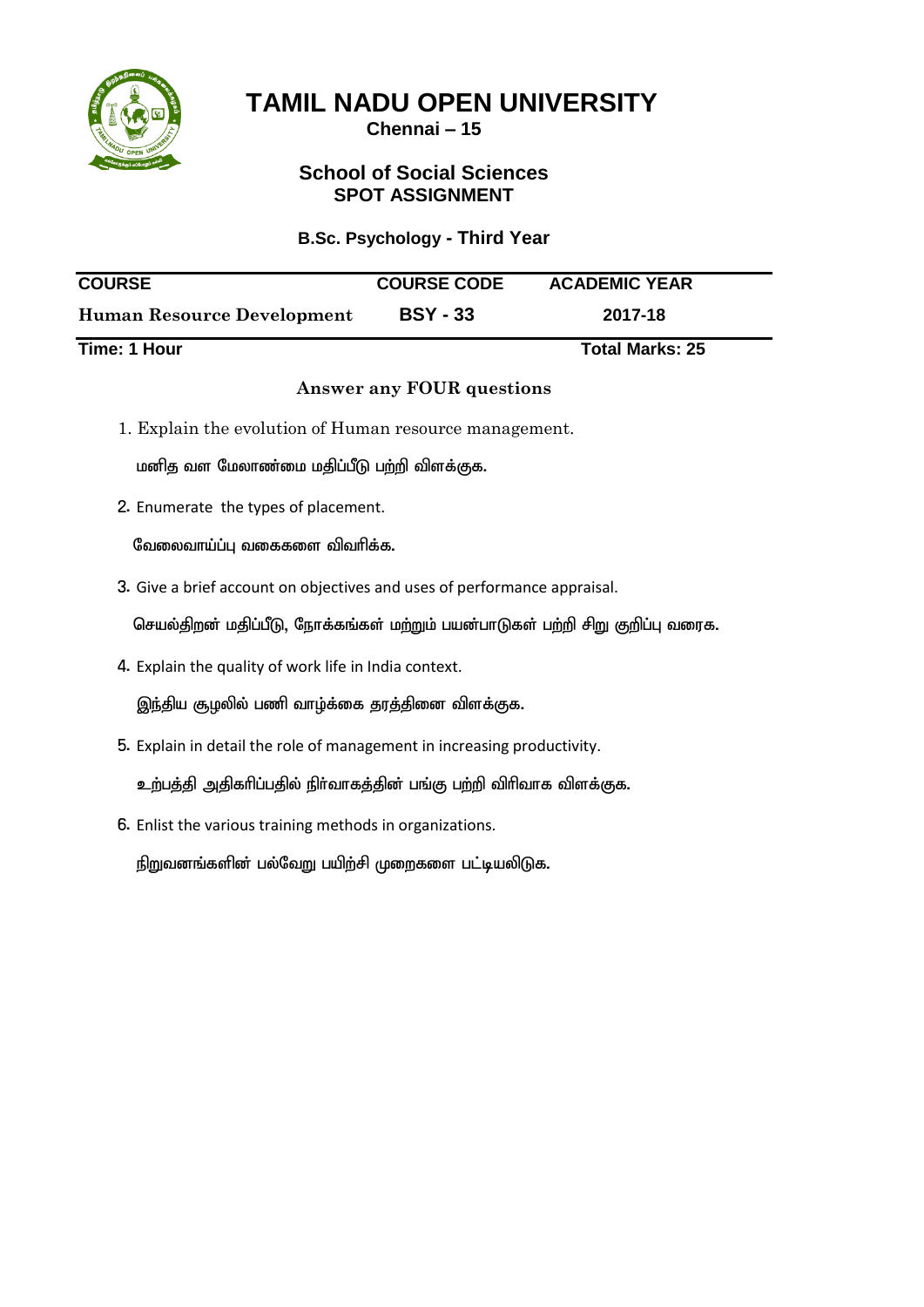

**Chennai – 15**

# **School of Social Sciences SPOT ASSIGNMENT**

# **B.Sc. Psychology - Third Year**

# **(For Candidates Admitted before AY 2014)**

| <b>COURSE</b>                    | <b>COURSE CODE</b> | <b>ACADEMIC YEAR</b>   |  |
|----------------------------------|--------------------|------------------------|--|
| <b>Rehabilitation Psychology</b> | <b>BSY - 34</b>    | 2017-18                |  |
| Time: 1 Hour                     |                    | <b>Total Marks: 25</b> |  |

#### **Answer any FOUR questions.**

- **1.** Give a brief account on rehabilitating the neuromuscular impairment. நரம்பு- தசை குறைபாட்டினை சரி செய்வதற்கு தேவையான புனர்வாழ்வு சேவைகளைப் பற்றி விரிவாக எழுதுக.
- 2. . Explain the importance of medical and paramedical personnel in rehabilitation. புனா் வாழ்வில் மருத்துவ மற்றும் மருத்துவ உதவியாளா்களின் முக்கியத்துவத்தை விளக்குக.
- 3. Give a brief account on neuromuscular impairment. நரம்பு- தசை குறைபாடு பற்றிய ஒரு சிறு குறிப்பு வரைக.
- 4. Enumerate the classification of mental retardation. மன வளர்ச்சிக் குறைவின் வகைப்படுத்தலை விவரிக்க.
- 5. Explain in detail the national policy and programmes of the government on Rehabilitation. புனர்வாழ்வு சேவைகளை பற்றிய அரசாங்கத்தின் தேசிய கொள்கை மற்றும் திட்டங்களை பற்றி விரிவாக விவரிக்க.
- 6. Explain the role of psychologist in the interdisciplinary team. உளவியலாளா் குழுவில் பல துறை அணியின் பங்கை விளக்குக.